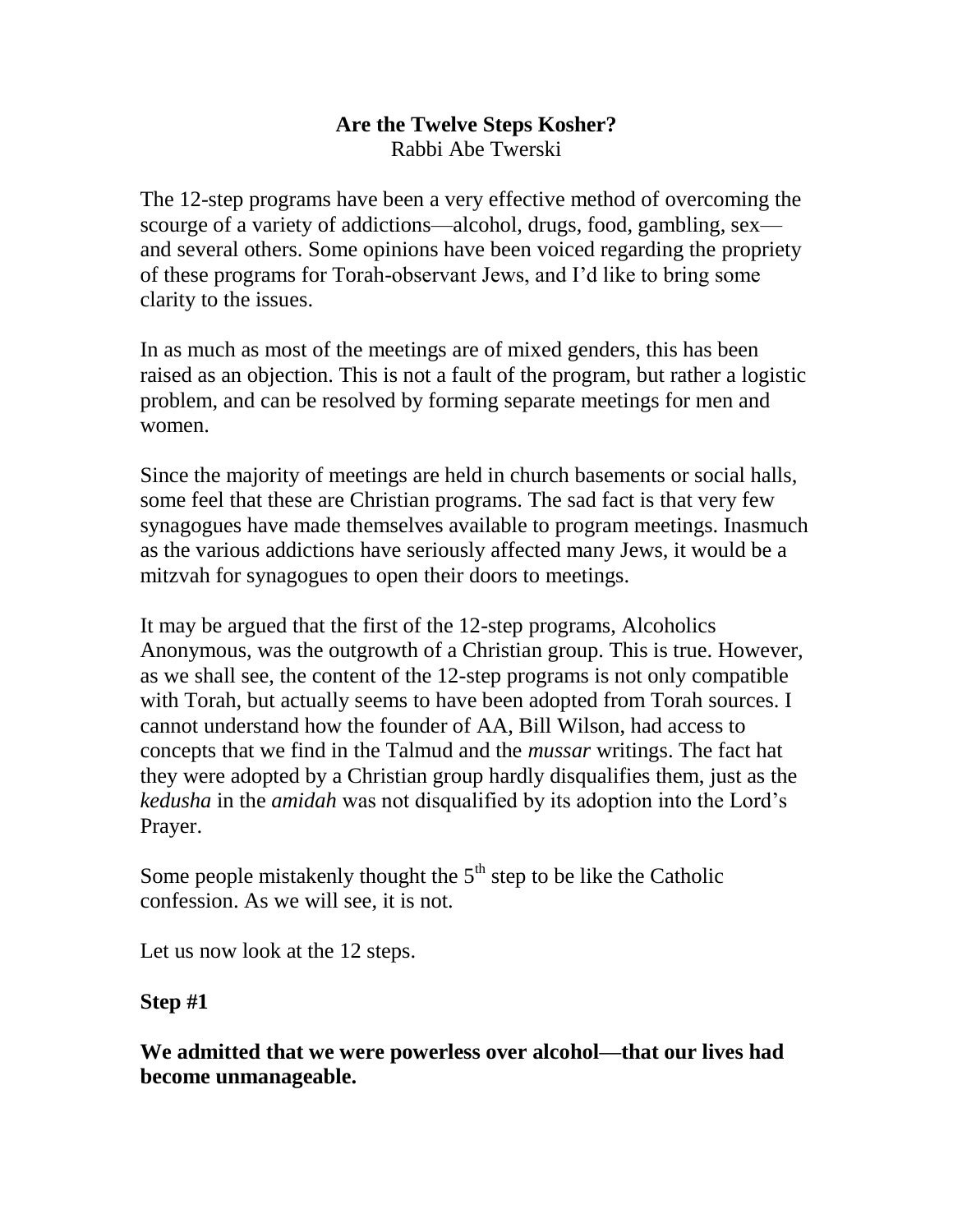#### **Step #2**

## **Came to believe that a Power greater than ourselves could restore us to sanity.**

This is essentially the Talmudic statement (Kedushin 30b) that one's *yetzer hara* (evil inclination) increases in strength every day, and were it not for the help of G-d, *one would not be able to withstand it.* In other words, without the help of G-d, we are powerless over the *yetzer hara.* Indeed, the Talmud relates that two of our greatest *tzaddikim* were tempted by Satan and were actually in the process of submitting to the sin, and were saved only by the intervention of G-d. (Kedushin 81a).

The Talmud refers to sin as due to temporary insanity (Sotah 3a). Thus, just as we are powerless to resist the temptation to sin without G-d's help, so the alcoholic is powerless to resist the temptation to drink, and only a Power greater than oneself (which we define as G-d) can prevent the insane behavior.

# **Step #3**

#### **Made a decision to turn our will and our lives over to the care of G-d as we understood Him.**

The phrase "G-d as we understood Him" has been a source of confusion. It was meant to avoid reference to the deity of any religion. The Jew should say, "Made a decision to turn our will and our lives over to the care of Hashem." This step expresses two Torah concepts. (1) Set aside your own will in favor of the will of Hashem (Ethics of the Fathers 2:4) and (2) "Cast upon G-d your burden, and He will sustain you" (Psalms 55:23).

#### **Step #4**

#### **Made a searching and fearless moral inventory of ourselves**

All *sifrei mussar* repeatedly stress the importance of *chesbon hanefesh*, a personal accounting which could not be expressed any better than "a searching and fearless moral inventory of ourselves." This must indeed be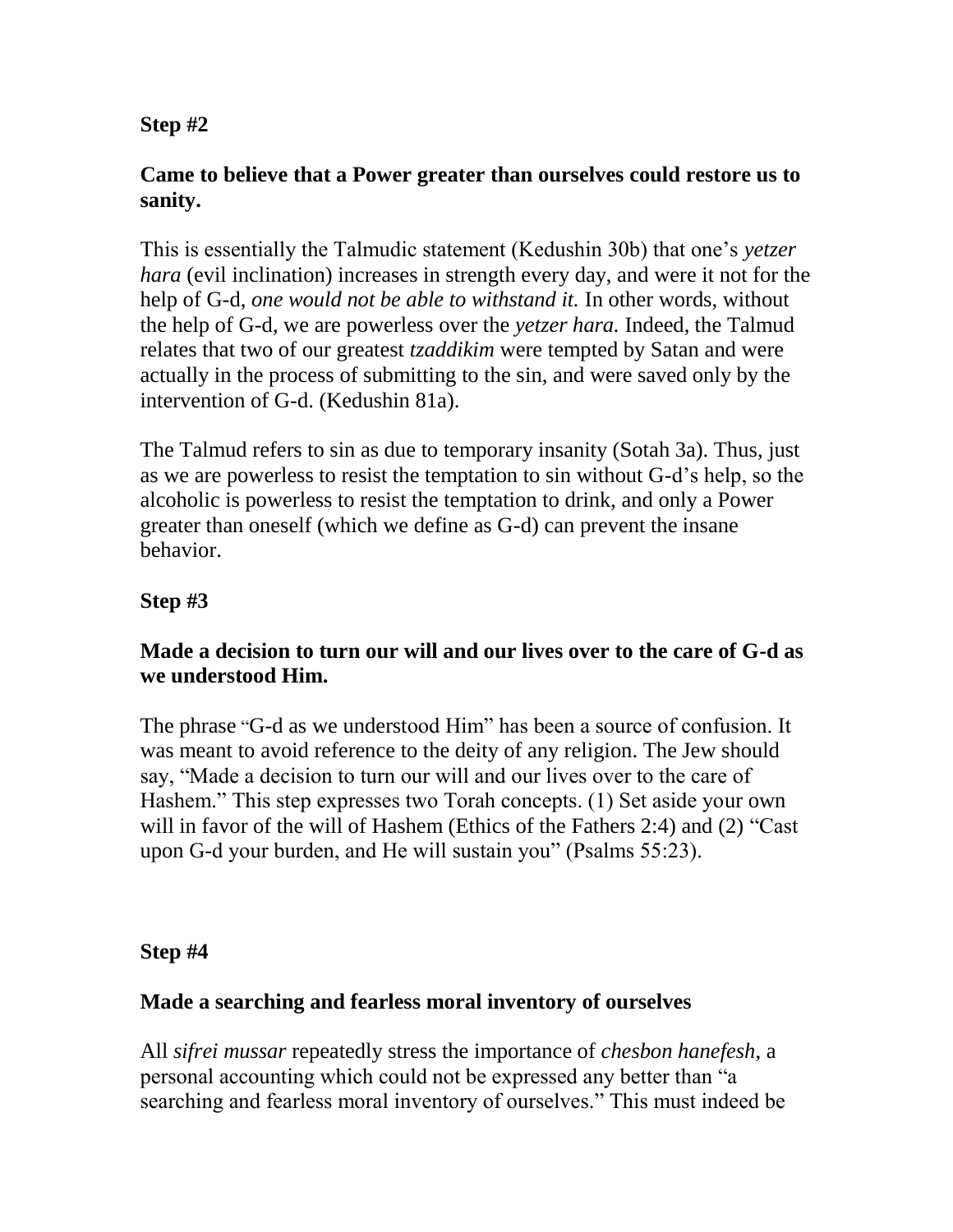fearless, because it takes great courage to honestly search oneself and confront parts of our character and personality whose existence we may be reluctant to acknowledge.

In doing a moral inventory, we must list our assets as well as our liabilities, our merits as well as our faults, because only this way can we achieve a true self-awareness. The *mussar* authority, Rabbi Yeruchem Levovitz said that if a person is unaware of one's faults, one does not know what one must correct. However, a person who is unaware of one's character strengths is even in a more sorry state, because one is unaware of the tools one has to live a proper life.

# **Step #5**

#### **Admitted to G-d, to ourselves, and to another human being the exact nature of our wrongs.**

This step has been misconstrued as being the Catholic confession. This is not so. In his guide to proper living, Rebbe Elimelech of Lizensk says that a person should avail oneself of a trusted friend, to whom one can admit everything has done, and even the objectionable thoughts and desires one has harbored. Verbalizing these breaks the hold of the *yetzer hara.*

#### **Step #6**

# **Were entirely ready to have G-d remove all these defects of character.**

#### **Step #7**

#### **Humbly asked Him to remove our shortcomings.**

We generally can control our behavior, but we may have little or no control over some of our feelings. It is evident from the Talmud that we are born with some character traits, some of which we can sublimate and redirect to positive goals. We may not, by our own efforts, be able to extirpate some undesirable traits.

The saintly Chafetz Chaim was known to pray tearfully at the Ark of the Torah that G-d relieve him of his feelings of anger. The Chafetz Chaim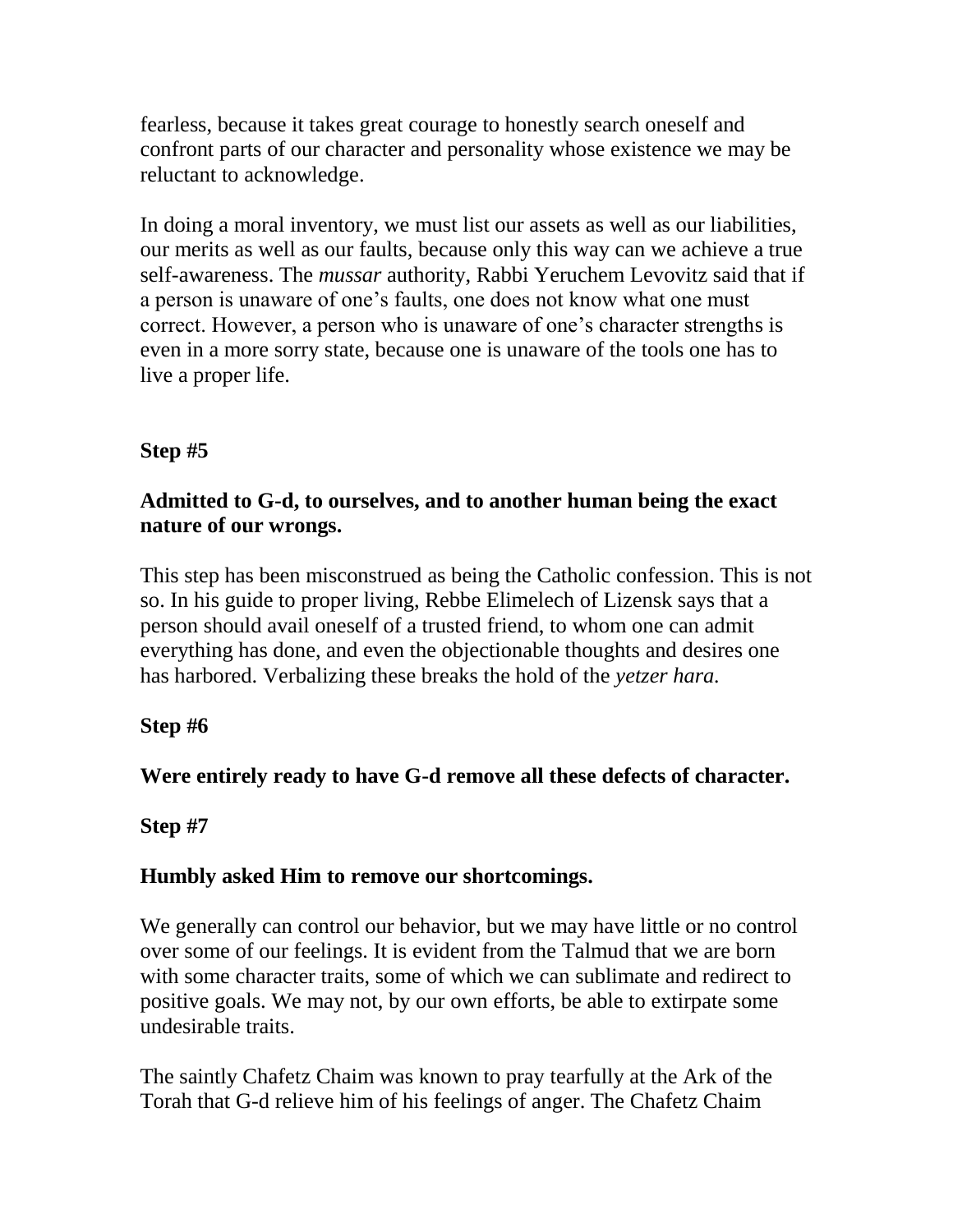never exhibited anger, because he was in control of his behavior, but he could not eliminate feeling angry, and he prayed that G-d remove these.

Obviously, we must do our homework to rid ourselves of objectionable traits, and this is how one becomes "ready to have G-d remove all these defects of character." Once one has done whatever is within one's power, one can then "ask G-d to remove our shortcomings."

**Step #8**

**Made a list of all persons we had harmed, and became willing to make amends to them all.**

**Step #9**

## **Made direct amends to such people wherever possible, except when to do so would injure them or others.**

The Talmud says that whereas a person's sins are forgiven on Yom Kippur, this does not apply to offenses committed against another person. Divine forgiveness is granted only if one has genuinely sought forgiveness from the person one harmed or offended.

It is of interest that there is a difference of opinion between ethicists whether a person should seek to make amends if doing so would be displeasing to the victim. A man asked me to forgive him for having spread a bad rumor about me. I did forgive him, but I wished that he had not told me about this, because now I was worried about what bad rumors might be circulating about me.

In such cases, Rabbi Yisrael of Salant said that one would be better off *not*  asking for forgiveness, because this aggravates the person. The Chafetz Chaim, however, said that one must ask forgiveness nevertheless. I was amused that Bill Wilson had gravitated to the opinion of Rabbi Yisrael of Salant.

# **Step #10**

**Continued to take personal inventory, and when we were wrong, promptly admitted it.**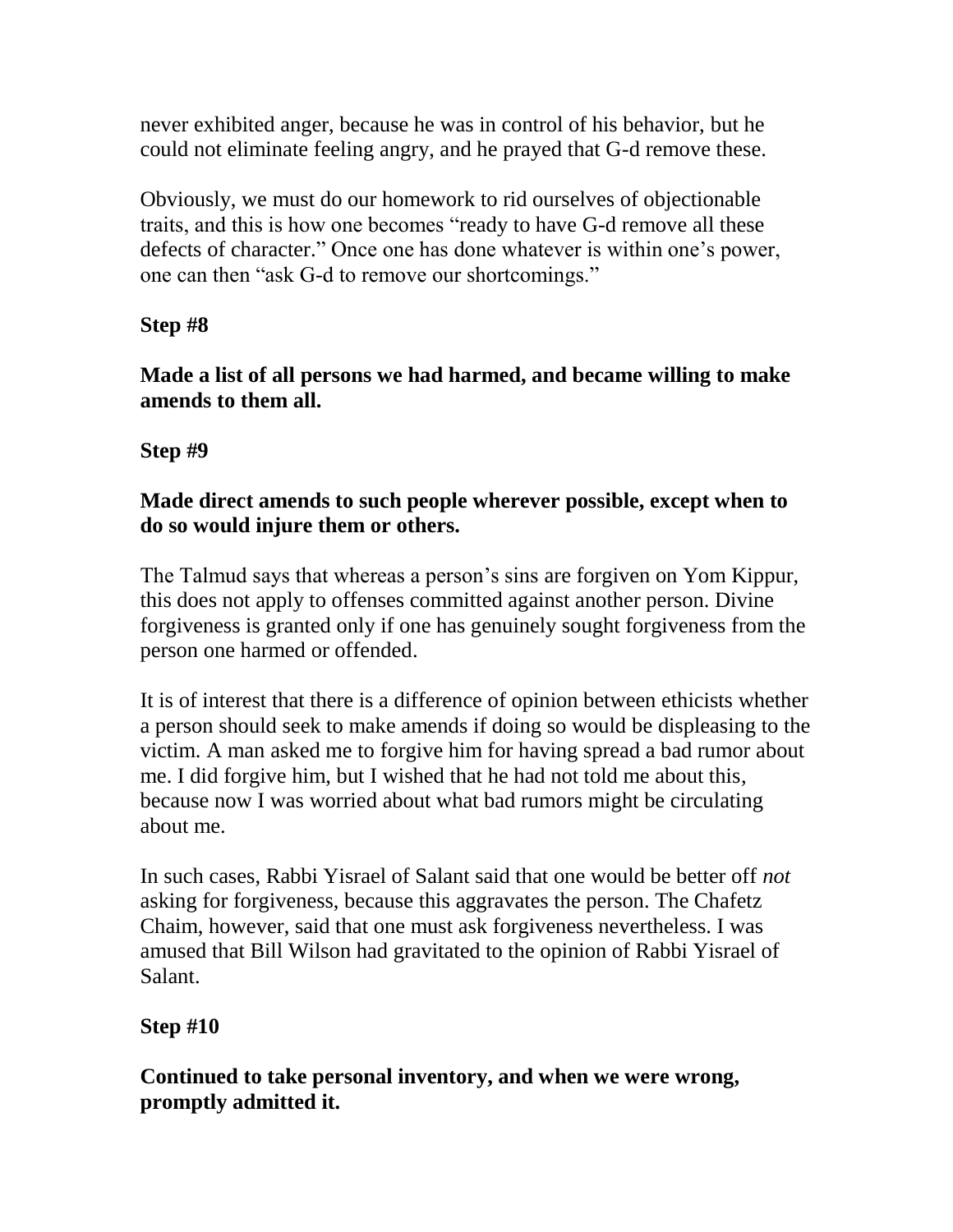In *Alei Shur*, Rabbi Shlomo Wolbe says that one should carry a notebook and record occurrences of a moral or ethical nature, and review them at the end of the day.

One cannot emphasize strongly enough "when we were wrong, promptly admitted it." The natural tendency is to defend a mistake and rationalize it. This is a gross error. Recent political events have proven that "cover-ups" do not work. One will have much better results if one overcomes the tendency to defend a mistake, and admit it *promptly.*

**Step #11**

## **Sought through prayer and meditation to improve our conscious with G-d, praying only for knowledge of His will and the power to carry it out.**

The *mussar* and Chassidic literature is replete with this principle.

**Step #12**

#### **Having had a spiritual awakening as the result of these steps, we tried to carry this message to alcoholics, and to practice these principles in all our affairs.**

Torah teaches us that we have a duty of *arvus*, of mutual responsibility for one another. There is a Scriptural mitzvah of *tochacha*, of giving reproof for improper behavior. Indeed, if one has the possibility of positively influencing another person and fails to do so, one is held responsible for the other person's misdeeds.

The Talmud says that there is one verse on which all of Torah depends: "Know G-d in all your ways" (Proverbs 3:6), Torah rejects the idea "Give unto G-d that which is His and unto Caesar that which is his." We do not have two standards, one for religion and the other for the secular. We are required to practice the principles of Torah "in all our affairs."

My book, *Self-Improvement? I'm Jewish*, was written at the request of a recovering alcoholic who wanted a program based on *mussar.* At the end of the book, I cited the 12-steps, pointing out that they essentially comprise a program based on *mussar.*